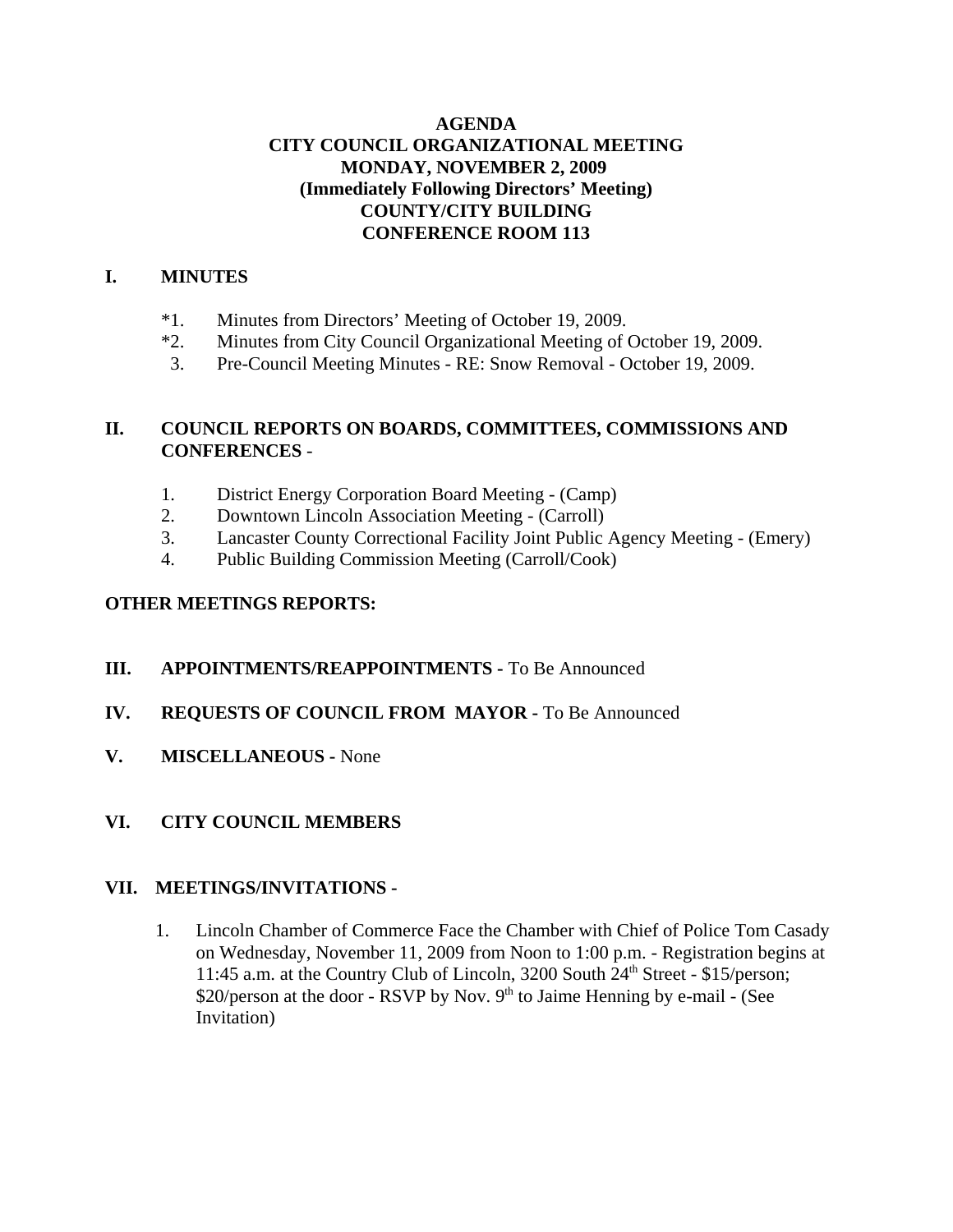- 2. Lincoln Chamber of Commerce "Business After Hours" on Thursday, November 19, 2009 from 4:30 p.m. to 6:30 p.m. at Tabitha Health Care Services, 4720 Randolph Street -  $$10/person$  - RSVP by Nov.  $18<sup>th</sup>$  by e-mail - (See Invitation)
- 3. Lincoln Chamber of Commerce invites you to attend the following Ribbon Cutting: Please RSVP to Kathy Hale at 436-2385 or E-Mail: - -
	- A.) Tarnick Chiropractic & Acupuncture, P.C., 5630 S. 84<sup>th</sup> Street, Suite 100 on Tuesday, November 3, 2009 at 11:00 a.m.
- 4. LES' Energy Summit on Thursday, November 12, 2009 at the Cornhusker Marriott Hotel, 333 South  $13<sup>th</sup>$  Street from 7:00 a.m. to 9:00 a.m. - RSVP by Nov.  $5<sup>th</sup>$  to Janet Chung at 473-3383 or by e-mail - (See Invitation)
- 5. CenterPointe, Inc., Annual Luncheon on Friday, November 13, 2009 from 11:45 a.m. to 1:00 p.m. at 2633 "P" Street, Robare Conference Room - RSVP by Nov.  $10^{th}$  to Janine Uldrich at 475-8717 or by e-mail - (See Invitation)
- 6. Parthenon  $7<sup>th</sup>$  Anniversary celebration and ribbon cutting on Friday, November 6, 2009 from 3:00 p.m. to 6:30 p.m. at Parthenon, Edgewood Shopping Center,  $56<sup>th</sup>$  & Hwy 2 - RSVP to Ross Heusman by e-mail - (See Invitation)

### **VIII. ADJOURNMENT**

### **\*HELD OVER FROM OCTOBER 26, 2009.**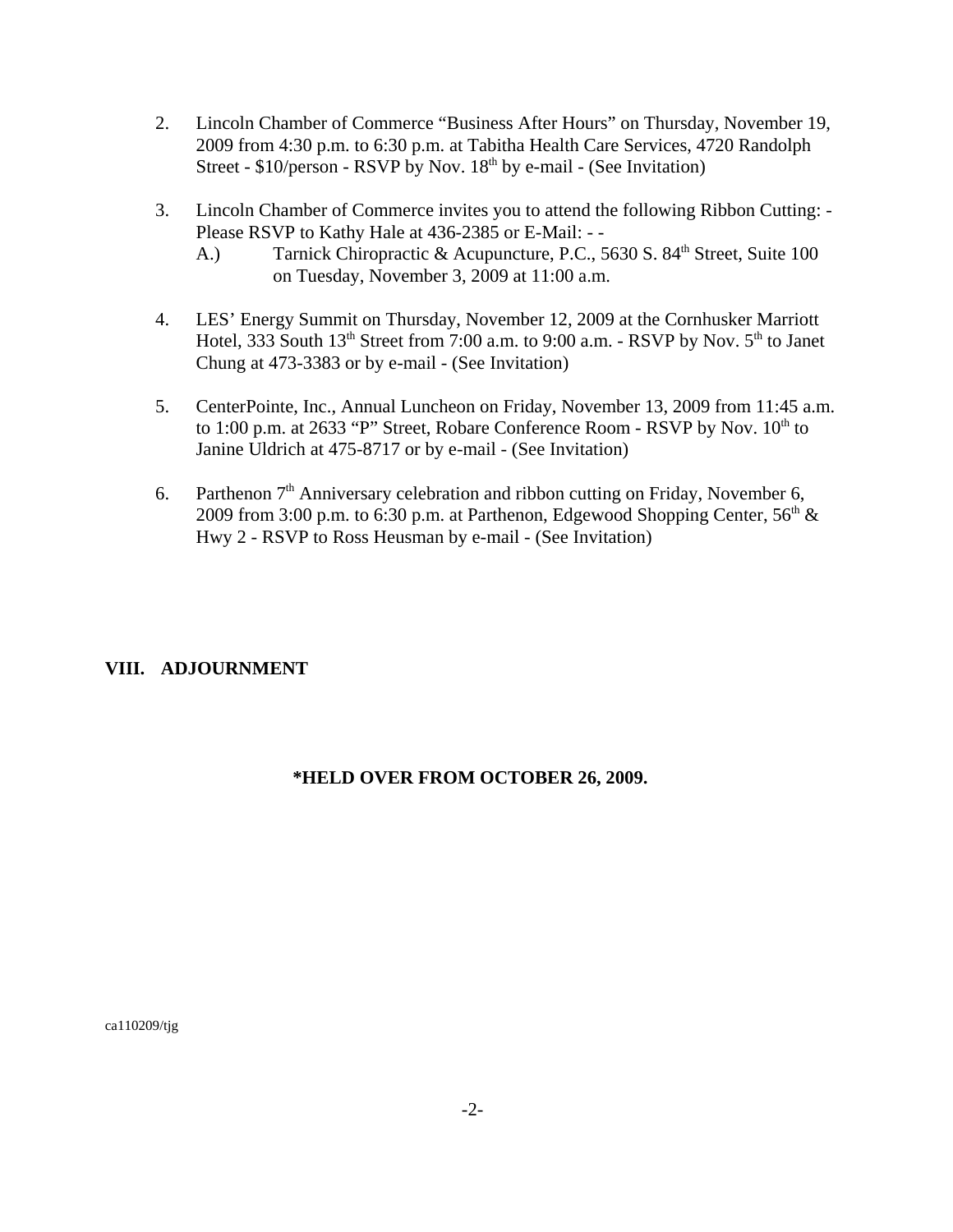### **MINUTES CITY COUNCIL ORGANIZATIONAL MEETING MONDAY, NOVEMBER 2, 2009**

| <b>Present:</b>        | Doug Emery, Chair<br>John Spatz, Vice Chair<br>Gene Carroll<br>Jayne Snyder<br>Jonathan Cook<br>Jon Camp  |
|------------------------|-----------------------------------------------------------------------------------------------------------|
| <b>Absent:</b>         | Adam Hornung                                                                                              |
| <b>Others Present:</b> | Rick Hoppe, Aide to the Mayor<br>Trish Owen, Aide to the Mayor<br>Patty Pansing-Brooks, Aide to the Mayor |

Chair Emery called the meeting to order at 2:33 pm and announced the location of the Open Meetings Act.

### **I. MINUTES**

- \*1. Minutes from Directors' Meeting of October 19, 2009.
- \*2. Minutes from City Council Organizational Meeting of October 19, 2009.
- 3. Pre-Council Meeting Minutes RE: Snow Removal October 19, 2009.

With no corrections, additions, or deletions the above minutes were approved by acclamation.

# **II. COUNCIL REPORTS ON BOARDS, COMMITTEES, COMMISSIONS AND CONFERENCES**

### **1. District Energy Corporation Board Meeting (DEC) Camp**

Camp stated the DEC received a \$5 million dollar award of stimulus funds grant. Their cost on the new jail is \$23,500,000 and the grant dollars will be used in this project. The committee also discussed budget projects, such as the jail, Antelope Valley, and Assurity.

### **2. Downtown Lincoln Association Meeting (DLA) Carroll**

Carroll stated the Star City Parade will be held the first Saturday in December, which is their 25<sup>th</sup> anniversary.

The DLA discussed and took a vote regarding Block 68. A letter is being sent to the Mayor's Office, and City Council on their position, which includes their concerns.

# **3. Lancaster County Correctional Facility Joint Public Agency Meeting Emery**

Emery did not attend the meeting of the Lancaster County Correction Facility Joint Public Agency.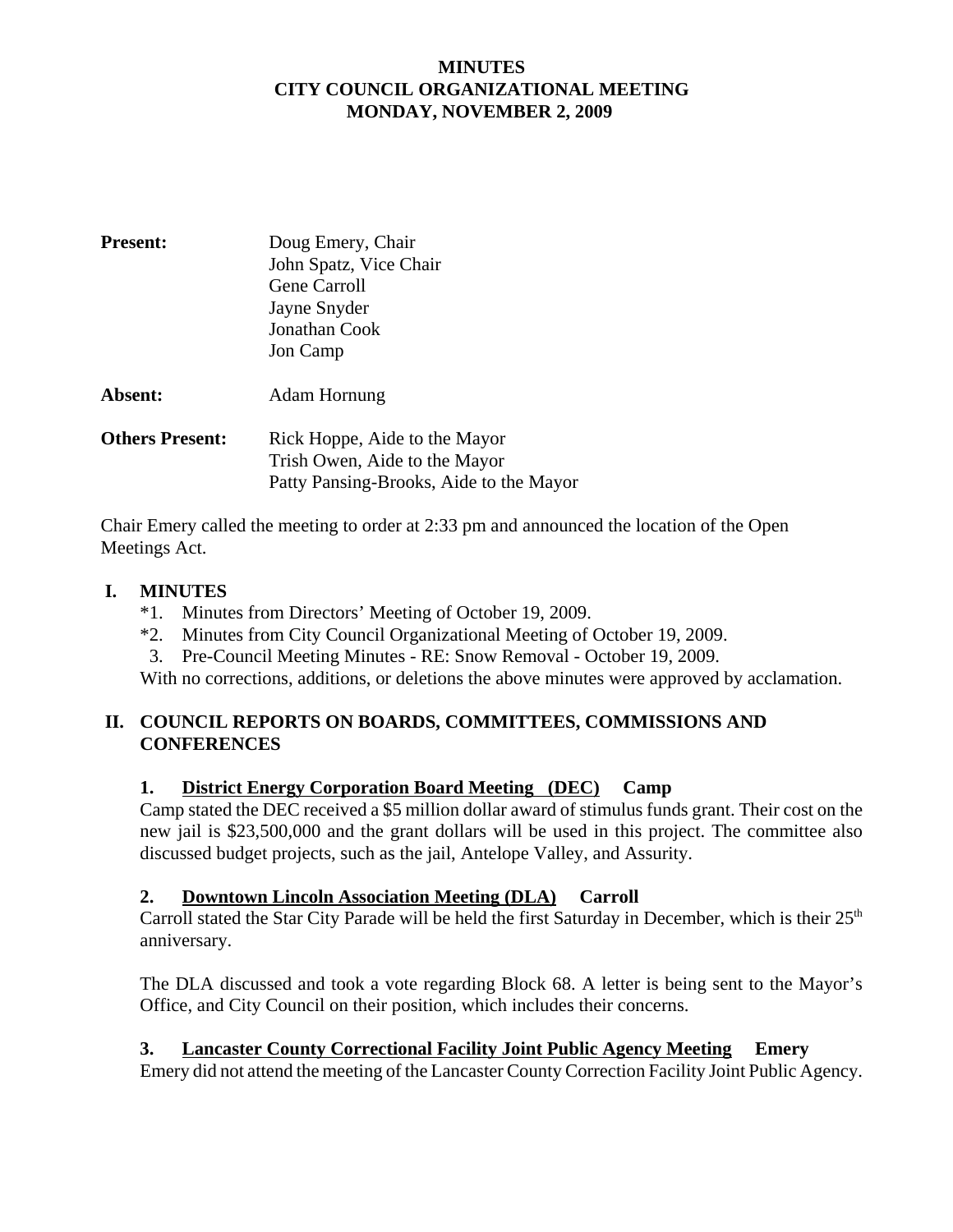# **4. Public Building Commission Meeting Carroll/Cook**

Cook stated the PBC approved the 555 S.10th St.  $3<sup>rd</sup>$  floor contract for \$782,600 which was below the estimate of \$826,892. Also approved a  $2<sup>nd</sup>$  floor change order, reducing the contract by \$50,000. Did pass a resolution of intent to reimburse the existing funds with future bond funds up to \$1.75 million. Sometimes PBC funds used on projects but want to be know if we should bond for improvements and reimburse existing funds with bond funds. A requirement for tax law purposes.

Under new business was renting out stalls at the K Street lot. We rent 30 stalls, which is most of the lot. On game days people rent the rest. Asked if we would let the additional stalls be rented. They would take half the income, which we agreed to. Did lease vending machines to the Children's Museum rather then selling them. We receive a small income and retain ownership.

Carroll commented the Developmental Service Center was budgeted at \$630,000 and came in at \$536,000, which is the center part of second floor.

Camp asked what was covered in the \$782,600 on 3rd floor? Cook replied the work for the Mayor's Office, CIC, and Personnel. Owen added the PBC is adding a conference room. Camp asked if this includes furniture? Owen replied not in the Mayor's office as they're moving what is being used. Carroll commented part of the cost is break down and moving existing furniture.

### **OTHER MEETINGS REPORTS:**

### **III. APPOINTMENTS/REAPPOINTMENTS**

Hoppe stated Agenda Item, #5, appointing Becky Ferguson to the Police Fire Pension Board needs to be withdrawn. In 2006 Jerry Finnegan was to be reappointed to the Board for a full term, after there had been staggered terms. He was appointed to a three year term which should have been five years. The Council put in Ms. Ferguson but we submit a two year term for Mr. Finnegan to finish the five years. Asking Council to withdraw Ms. Ferguson. The Mayor contacted her and explained. At the end of Finnegan's two years will appoint Ferguson as we want her on this Board.

Hoppe said the Parks Department has requested an annual meeting of the Lincoln Cares Board, with a Council Member attending. Will set the meeting when a Member agrees to represent the Council. The Lincoln Cares Program is where one can donate a dollar, or more, on their electric bill to projects throughout the City. After discussion Councilman Hornung was elected to attend.

### **IV. REQUESTS OF COUNCIL FROM MAYOR (Attachment A)**

Hoppe distributed Attachment A, a Pre-Council schedule. On November 9<sup>th</sup>, have two Pre-Councils. Dog Ordinances scheduled for 45 minutes starting at 12:45 pm, with Problem Properties at 1:30 pm. We would have abbreviated Directors and Organizational Meetings.

On November 16<sup>th</sup> have Impact Fees update. Owen stated they do an impact fees annual indexing with two options this year. With the economy there is an actual reduction in impact fees close to 1.5%, and therefore will take Council action. Public Works will present the program on indexing. Hoppe asked if the pre-council should be one hour, with time for questions from Council Members. Emery thought 45 minutes, starting at 1:15 pm.

Hoppe stated on November 30<sup>th</sup> Public Works would present the Water/Wastewater Study at 4 pm. Owen added presenting will be HDR and PFM, the financial analysis firm. Spatz would check if an ILC meeting was scheduled that date. Cook asked if Council would receive study copy before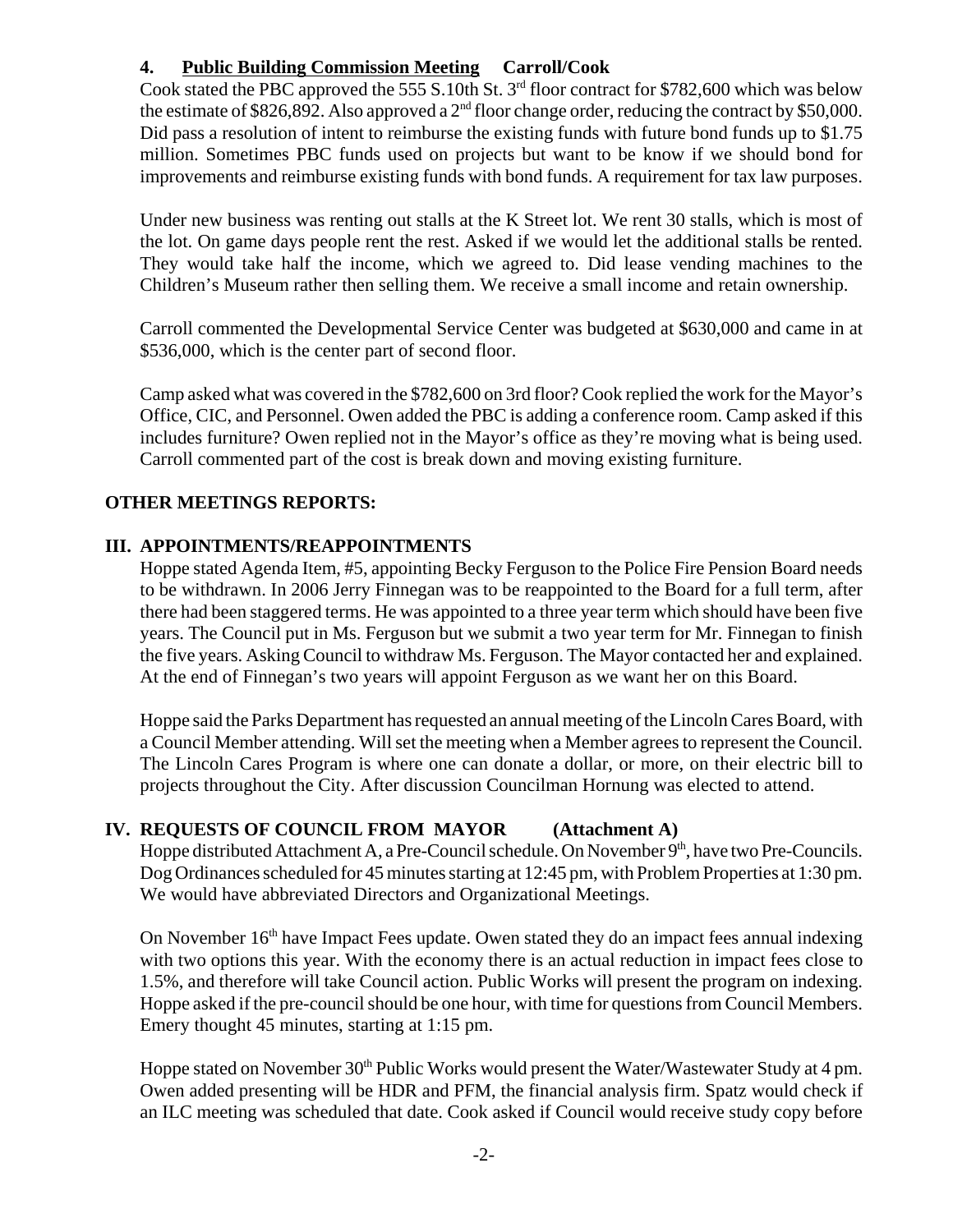the meeting? Owen replied the study is to discuss the scope and give a heads up on items they will look at. Cook asked if material could be sent indicating areas, and giving time for feedback? Owen stated there is a tentative scope and will send to Council.

### **V. MISCELLANEOUS**

Emery suggested a discussion regarding the Mayor's comments on the process for executive orders requesting information. Could discuss at the Organizational Meeting, and see if we want to make changes to the draft language, and what direction to go. If Members have ideas send to everyone so we have some prior discussion and don't spend a lot of time generating ideas or discussing why we want to go in a certain direction.

### **VI. CITY COUNCIL MEMBERS**

| Snyder  | No comment                                                                                                                                              |
|---------|---------------------------------------------------------------------------------------------------------------------------------------------------------|
| Carroll | No comment                                                                                                                                              |
| Camp    | Mentioned he met with the Lincoln Policy Network and discussed<br>problem properties. Should let them know of the pre-council on<br>problem properties. |
| Spatz   | No comment                                                                                                                                              |
| Cook    | No comment                                                                                                                                              |
| Emery   | No comment                                                                                                                                              |

### **VII. MEETINGS/INVITATIONS**

See invitation list.

#### **VIII. ADJOURNMENT**

Chair Emery adjourned the meeting at 2:48 pm.

W:\FILES\CITYCOUN\WP\CM110209.wpdmmm